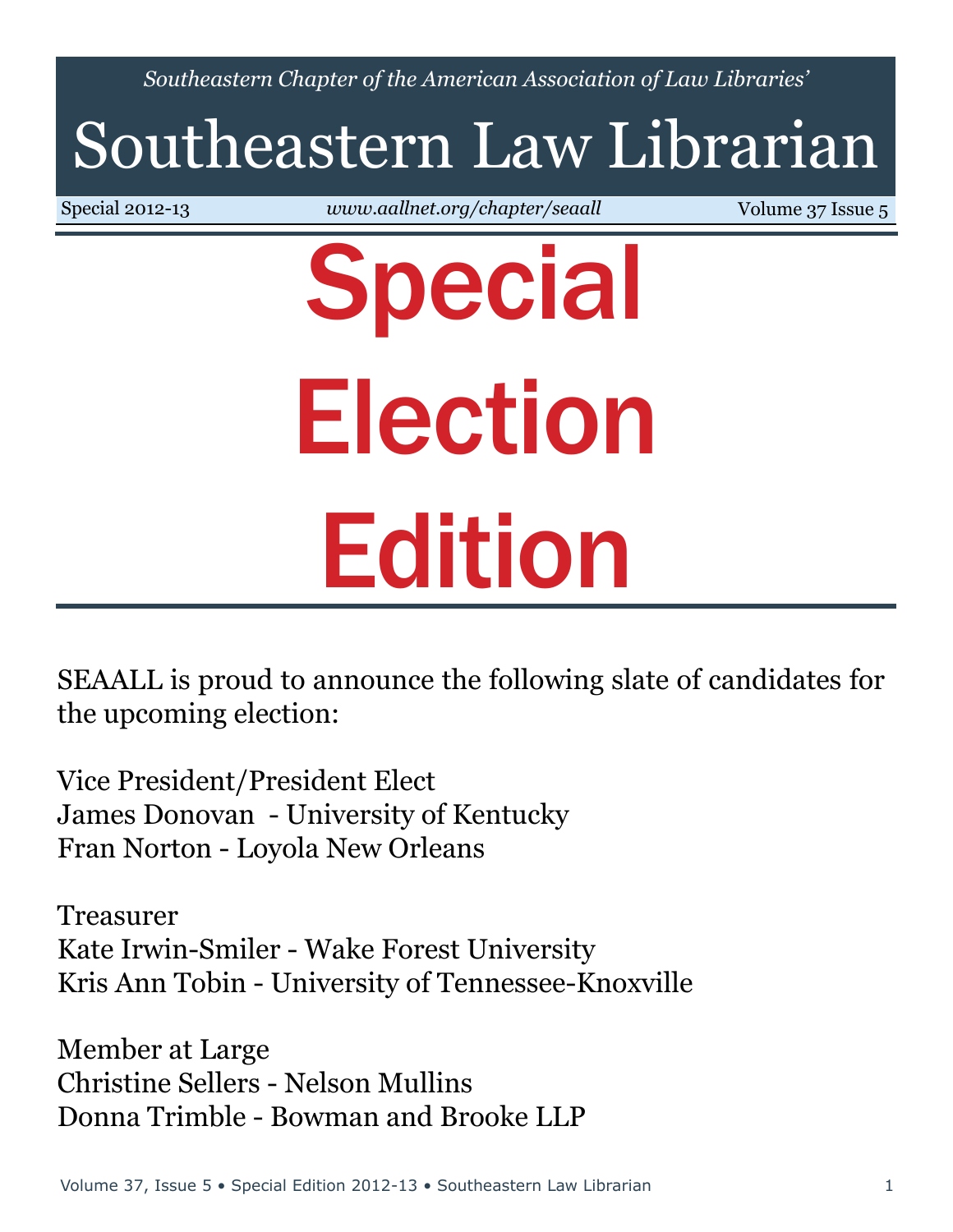# James Donovan University of Kentucky Vice President / President Elect Candidate

#### **Statement:**

SEAALL enjoys a well-earned reputation as a preeminent chapter with AALL. A disproportionate number of our profession's leaders have been members of SEAALL, participating in its high-caliber events, programs, and other career development opportunities.

Having spent the whole of my professional life within the SEAALL region, I am keenly aware of the responsibility of its officers to continue and expand

upon this fine tradition. Through those years I am most proud of my small efforts to introduce and encourage new members to the librarian profession; should I be chosen as its next Vice President/President Elect, I would give special attention to the opportunities within SEAALL to foster similarly the field's new voices.

While any candidate should be humbled at the challenge, I believe the length and scope of my activities within law librarianship will provide a solid basis for leading SEAALL. I welcome this opportunity to continue to serve this special organization.

#### **Current Position:**

Director and Associate Professor of Law, Alvin E. Evans Law Library, University of Kentucky College of Law, 2010-

#### **Previous Positions:**

Faculty and Access Services Librarian, University of Georgia School of Law Library, 2006-2010 Reference/Access Services Librarian, University of Georgia School of Law Library, 2003-2005 Librarian for Access Services, Tulane University School of Law Library, 1991-1997

#### **Education:**

J.D., Loyola University New Orleans College of Law Ph.D. (Anthropology), Tulane University M.L.I.S., M.A. (Philosophy), Louisiana State University B.A. (Greek/Latin), University of Tennessee at Chattanooga

#### **Professional Organization Activities:**

#### AALL

- AALL Research and Publications Committee (2011-2014); Vice-Chair (2012-2013); Chair (2013-2014)
- AALL LexisNexis Call for Papers Committee (2007-2010); Vice-Chair (2008-2009); Chair (2009-2010)
- Social Responsibilities Special Interest Section
- Co-Chair, Annual Book Drive (2006)
- Editor-in-Chief, Standing Committee on Lesbian and Gay Issues Bibliography project (2004-2010)
- Academic Law Libraries Special Interest Section
- Committee for Continuing Status and Tenure (2005; 2008-2009)
- Statistics Committee (2009-2012); Vice-Chair (2009-2010); Chair (2010-2012)

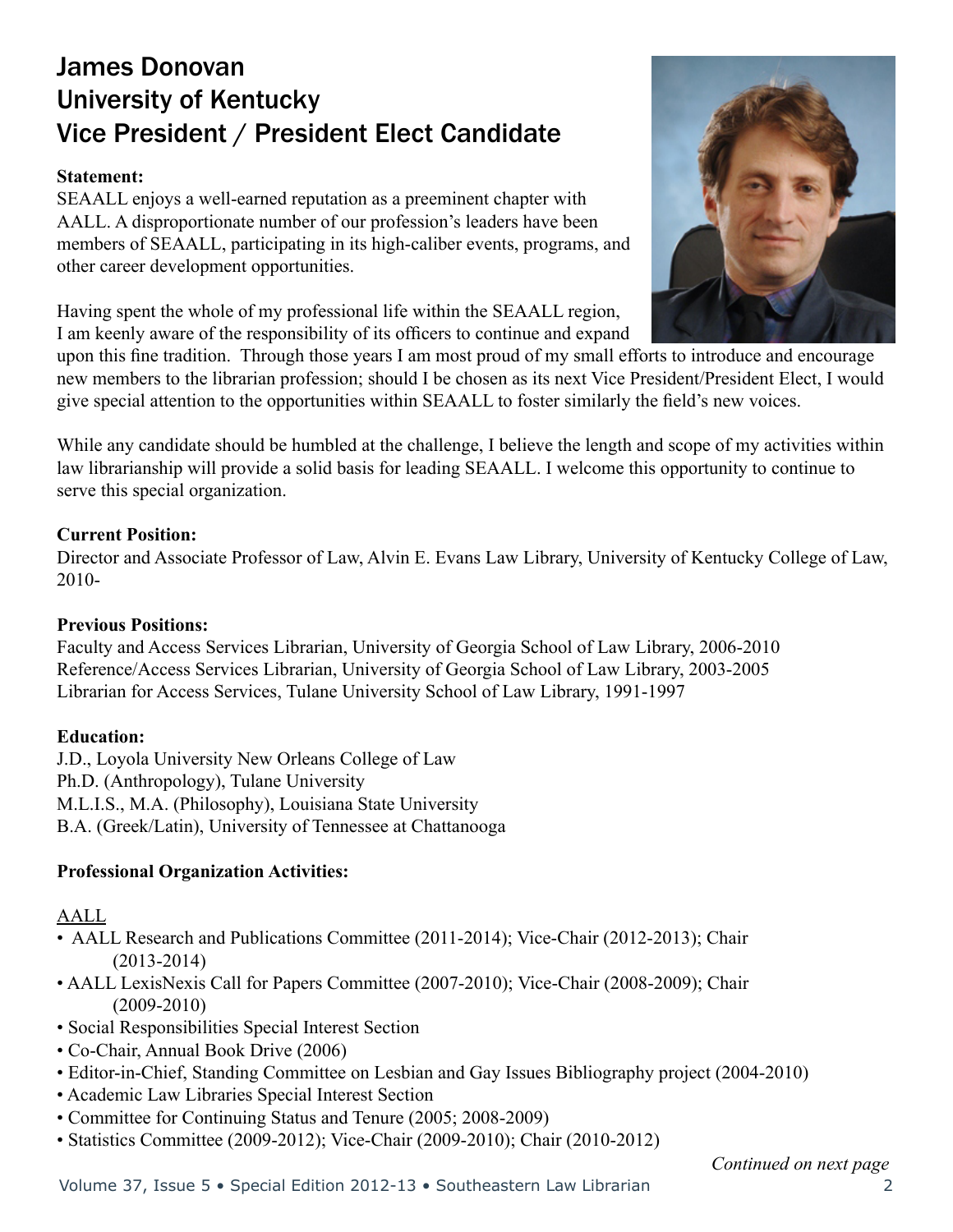#### *Donovan Profile - From Previous Page*

#### SEAALL

- Local Arrangements Committee (2008-2009)
- Education and Publications Committee (2008-2010); Chair (2009-2010)
- Scholarship Committee (2010-2012); Chair (2011-2012)

#### Representative Publications:

- Becoming director: An internal candidate's view (forthcoming 2013). 34(3) LIBRARY MANAGEMENT. Co-author: Pat Newcombe.
- A library is not the books: An ethical obstacle to the digital library. (2012). 10(2) JOURNAL OF INFORMATION, COMMUNICATION AND ETHICS IN SOCIETY 93-106.
- Will an institutional repository hurt my SSRN ranking?: Calming the faculty fear. (2012). 16 (6) AALL SPECTRUM 12-13+. Co-author: Carol A. Watson.
- Tenure and the law library director. (2012). 61(3) JOURNAL OF LEGAL EDUCATION 406-434. Coauthor: Kevin Shelton.
- Citation advantage of open access legal scholarship. (2011). 103 LAW LIBRARY JOURNAL 553- 573. Co-author: Carol A. Watson.
- Libraries as doppelgängers: A meditation on collection development. (2009). 34(3/4) SOUTHEASTERN LAW LIBRARIAN 4-7.
- Back away from the survey monkey! (2009).14(2) AALL SPECTRUM 20-23 [Winner of the 2010 AALL Spectrum Article of the Year Award].
- A library romantic's reply to Richard Danner. (2008). 27(4) LEGAL REFERENCE SERVICES QUARTERLY 255-262.
- Skating on thin intermediation: Can libraries survive? (2008). 27(2/3) LEGAL REFERENCE SERVICES QUARTERLY 95-116.
- White paper: Behind a law school's decision to implement an institutional repository. (2008). Co-author: Carol A. Watson.

Selected Presentations:

- University of Georgia Open Access Week, "Increasing Scholarly Impact with Open Access Publishing," Athens, GA, October 26, 2012 (with Carol A. Watson).
- Law and Society, "A Fairness Model of Legal Institutions," Honolulu, HI, June 7, 2012.
- Computers in Libraries, "Expanding Content of Institutional Repositories," Washington, D.C., March 23, 2012 (with Carol A. Watson).
- University of Kentucky CALR Program, "Issues in e-Scholarship," August 2, 2011.
- AALL, "Embracing Creative Conflict: A Formula for Better Decision Making," Philadelphia, PA, July 26, 2011 (with Maureen Cahill).
- SEAALL, "Embrace Creative Conflict: Encourage the Healthy Aspects of Conflict to Reach Better Decisions in the Workplace," Columbia, SC, April 15, 2011 (with Maureen Cahill).
- AALL, "Persuasive arguments for establishing an institutional depository," Washington D.C., July 27, 2009 (with Carol A. Watson).
- SEAALL, "Institutional repositories: Essential infrastructure for scholarship in the digital age," Athens, GA, April 17, 2009 (with Carol A. Watson).
- CALI, "Implementing Bepress' institutional repository solution: Two views from the trenches," Baltimore, MD, June 19, 2008 (with Carol A. Watson and Pamela Bluh).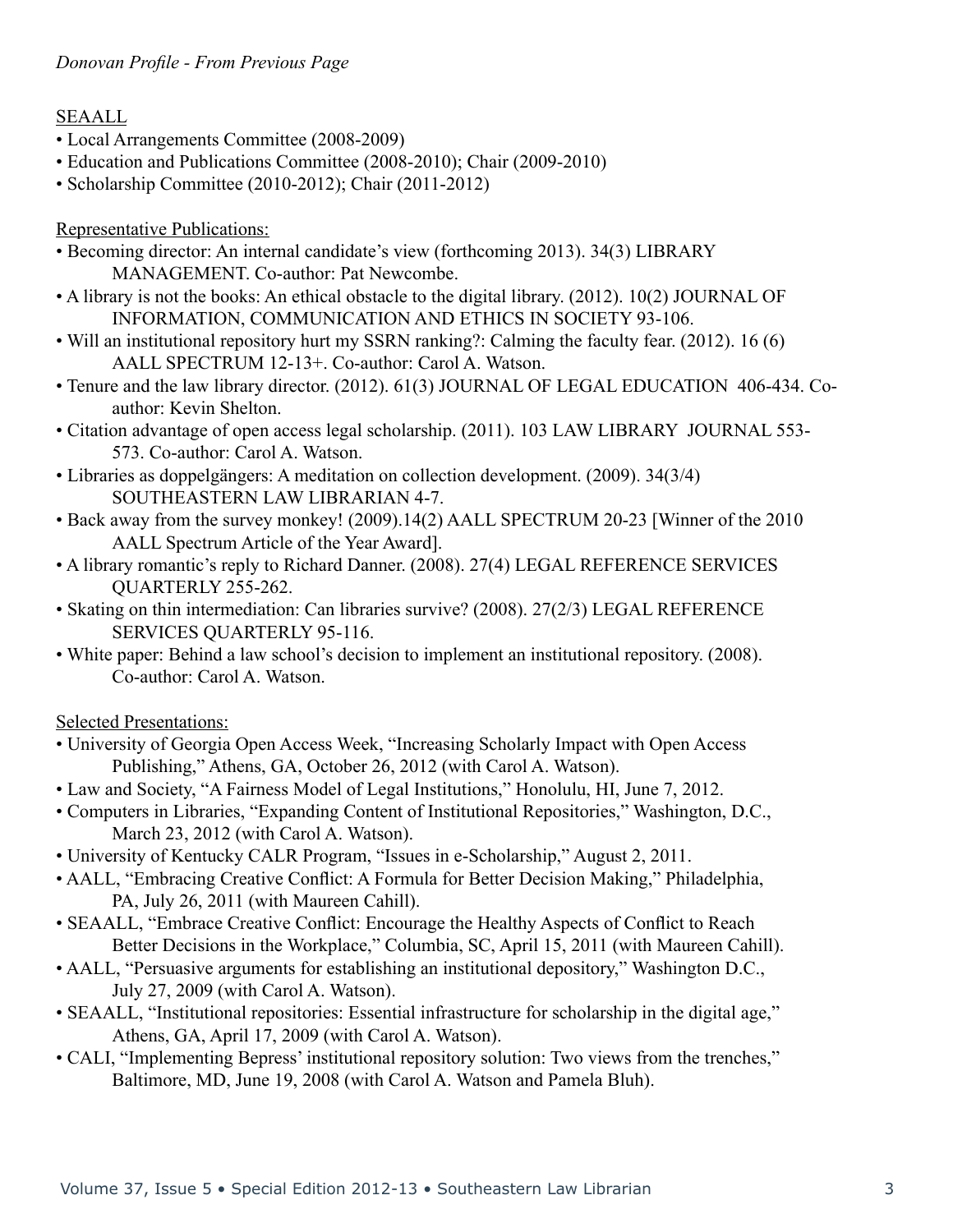# Francis X. Norton, Jr. Loyola University New Orleans Vice President / President Elect Candidate

#### **Statement:**

I am truly honored to be a candidate for SEAALL Vice-President/ President Elect. SEAALL is a very special organization: it is small enough that every member can play an active role if they so choose, and yet it has all of the resources of a large association. The combination of these two facets allows SEAALL to mount an exemplary annual meeting. Wonderful educational programs hosted by talented librarians, festive activities, and just the right amount of time for networking make for an enjoyable experience for all attendees.

I look forward to being part of an enthusiastic group of volunteers who work hard to make SEAALL the premier association that it is.

#### **Current Position:**

Loyola University New Orleans College of Law, Reference Librarian/Associate Professor of Law, 2005--present

#### **Previous Library Positions:**

Loyola University New Orleans College of Law, Reference Librarian/Assistant Professor of Law, 2002--2005 Alexander Campbell King Law Library, University of Georgia School of Law, Reference / Special Collections Librarian, 2001--2002

Evening/Weekend Reference Librarian, 1999--2001 Circulation Assistant, 1997--1999

#### **Education:**

University of South Carolina, MLIS, 2000 University of Georgia, JD, 1989 University of Notre Dame, BA in English, 1986

#### **Professional Association Memberships and Service:**

American Association of Law Libraries 2000--present

- Indexing of Periodical Literature Committee 2011--present
- Annual Meeting Program Committee 2009--2010
- Local Advisory Committee 2005--2006
- Scholarship Recipient 2001

Southeastern Chapter of the American Association of Law Libraries 2000—present

- Program Committee 2012--present
- Board Member at Large, Executive Board 2010—2011

#### New Orleans Association of Law Librarians 2001--present

- Scholarship Committee 2010--2011
- President 2006-2007
- Vice-President/ President Elect 2005--2006
- Webmaster 2005- present

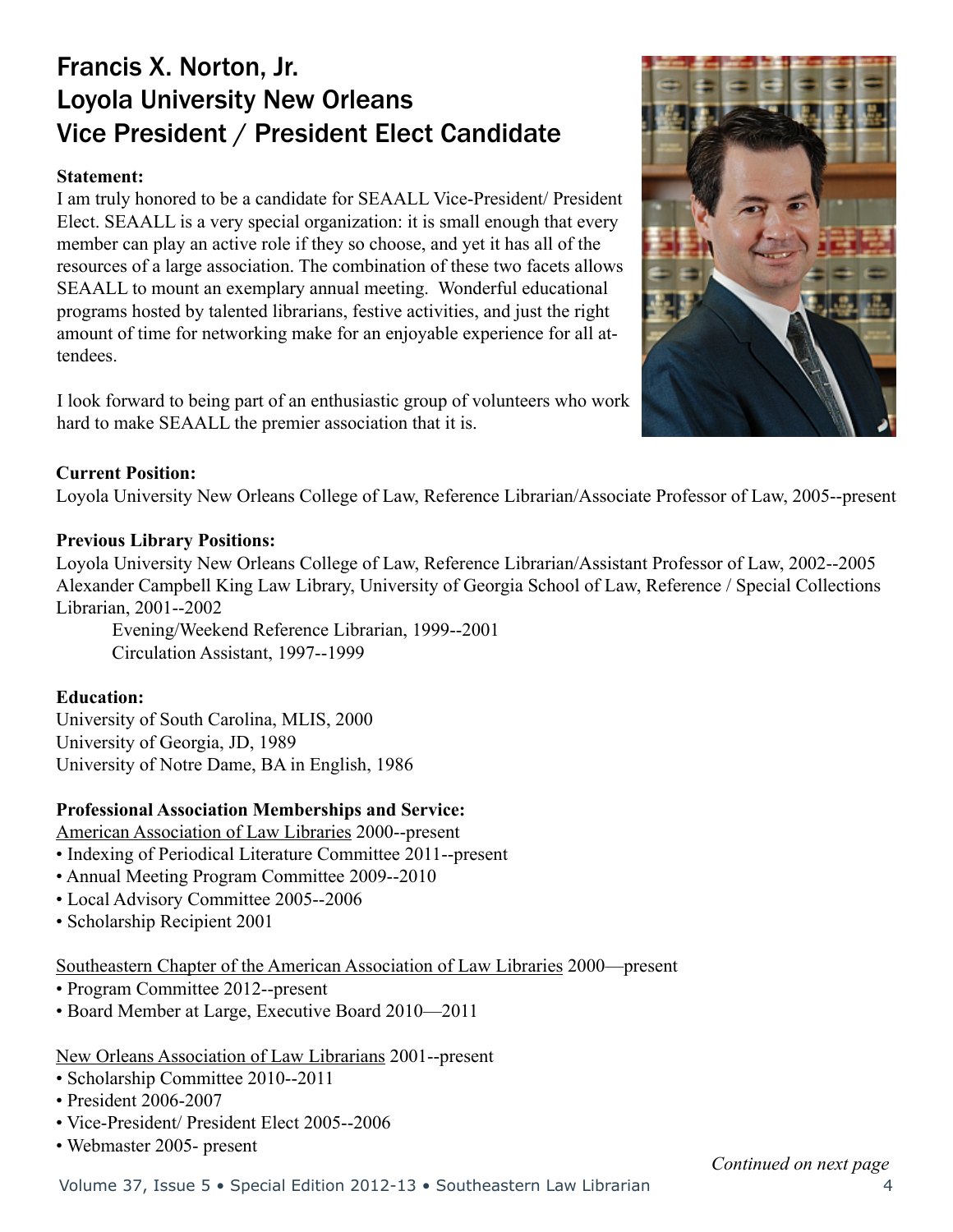Publications:

- 12 Directors: A Quick View of New Academic Library Directors, 15 AALL SPECTRUM, December 2010, 10-13.
- Review of Law School 2.0: Legal Education for a Digital Age, by David I.C. Thomson. Law Libr. J. 101 no. 4 (2009): 539-40.
- Communication Breakdown: How to Avoid the Real Barrier to Disaster Recovery, 12 AALL SPECTRUM, September/October 2007, 12-15.

Presentation:

• Ignite Program: The Reference Interview, Southeastern Chapter, American Association of Law Libraries (SEAALL) Annual Meeting in Clearwater Beach, FL (March 2012).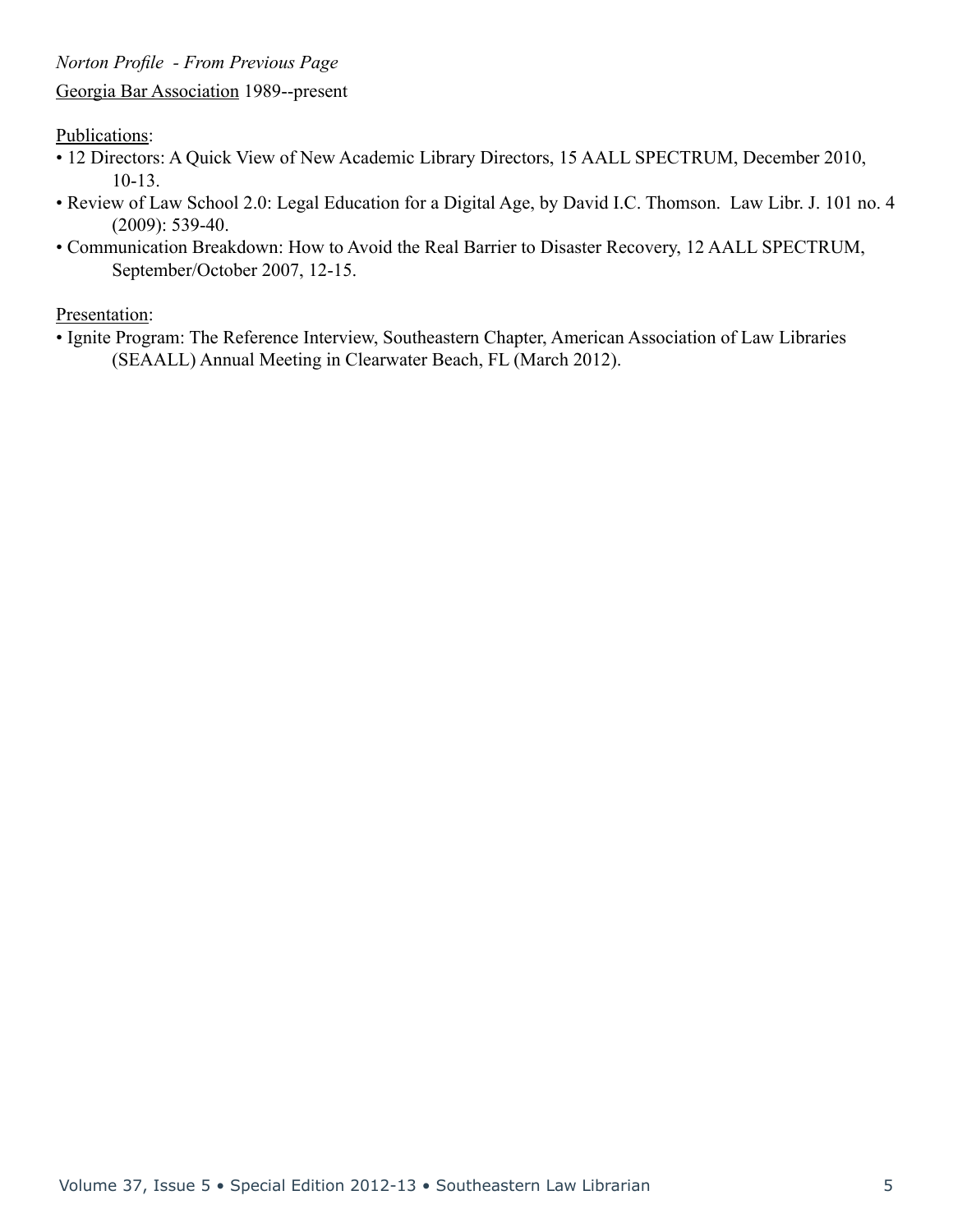# Kate Irwin-Smiler Wake Forest University Treasurer Candidate

#### **Statement**

I started my law library career before graduating from college, serving as a library intern at the Supreme Court library in Washington D.C., and processing government documents in my undergraduate library. During library school and immediately after graduation, I worked as a librarian for the New York State Defenders Association. I was only vaguely aware of ALLUNY, the local AALL chapter; our two-person library didn't afford us much chance to participate in professional organizations. My first professional academic position was at Western New England College (now University) School of Law, where I worked as a



Reference Librarian (eventually Senior Research Librarian) and completed law school in the part time program. I was fortunate enough to have joined a library staff that encouraged participation at all levels of AALL, and I was an active member of Law Librarians of New England during my six years in that territory. Moving to Wake Forest School of Law in 2008 as a Reference Librarian has allowed me to continue participating at the national, regional, and SIS levels. I have previously served as a member of the SEAALL Education & Publication, Handbook Revision, and Annual Meeting Program committees, and I currently serve on the Post-COSELL task force.

I have not previously served as treasurer, but I welcome the opportunity to round out my service to the profession and gain a better understanding of the financial side of our organization. I feel a responsibility towards SEAALL, as someone whose job, workplace, and skills encourage this involvement.

#### **Education**

Juris Doctor, May 2007 Western New England College School of Law, Springfield, MA Western New England Law Review staff, 2005-2007

Master of Library Science, May 2000 - University at Albany, Albany, NY

Bachelor of Arts, summa cum laude, August 1998 University of Dayton, Dayton, OH - Majors: English and Philosophy

#### **Experience**

Librarianship

- Supervision of and policy setting for interlibrary loan services and Federal Depository Library Program collection
- Project management for improvement of library functions, including implementation of social media services and virtual reference service, and development of a mission statement
- Liaison to and training of law journal staff
- Supervision of professional and student assistants
- Reference and research services supporting faculty, students, and public patrons
- Planning and implementation of a new collection development policy and participation in collection decision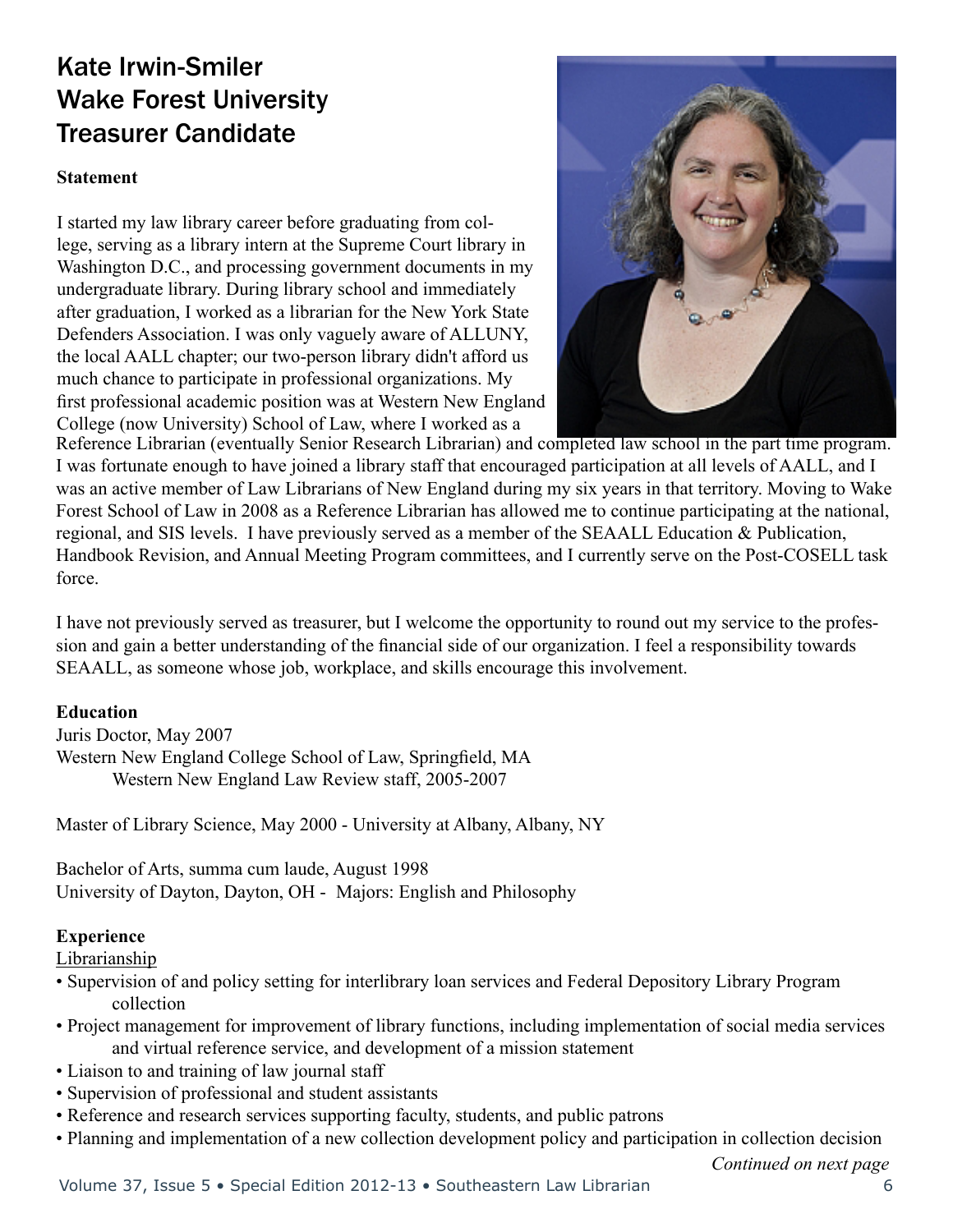#### *Irwin-Smiler Profile - From Previous Page*

#### for print and electronic materials

- Management of reference and interlibrary loan statistics
- Service on hiring committees for research, reference and technical services librarians

#### Instructional

- First year legal research instruction
- Classroom instruction in topical research areas for law students and undergraduates
- Individual user education on print and electronic library resources
- Instructional presentations on internet searching and information literacy
- Group orientations to print and electronic resources
- Creation of user guides and instructional pathfinders

#### Writing and Research

- Legal research for bibliography, pathfinders, and articles
- Professional substantive editing and proofreading
- Policy drafting for government documents and interlibrary loan services
- Newsletter articles promoting library services and information
- Newsletter and blog article development

#### **Employment**

|           | 2008-present Reference Librarian, Wake Forest University School of Law, Winston-Salem, NC     |
|-----------|-----------------------------------------------------------------------------------------------|
| 2002-2008 | Senior Research Librarian, Western New England College School of Law Library, Springfield, MA |
| 2000-2001 | Law Librarian, New York State Defenders Association, Albany, NY                               |
|           | Library Intern, Spring 2000                                                                   |
| 1999-2000 | Librarian, Career Development Center, University at Albany, Albany, NY                        |
|           | Graduate Assistantship                                                                        |
| 1999      | Editor, GCSTech, Inc. Rennselaer, NY                                                          |
| 1998      | Student Assistant, Roesch Library Government Documents Department, University of Dayton,      |
|           | Dayton, OH                                                                                    |

Summers 1997, 1996 Library Intern, Supreme Court of the United States, Washington, D.C. Summer Internship Program

#### Publications

- Review: Advocacy to Zealousness, AALL Spectrum Blog, http://aallspectrum.wordpress.com/2012/04/04/ book-review-advocacy-to-zealousness-learning-lawyering-skills-from-classic-films/
- Who Knew Anyone Knew That?, JURISDOCS, Summer 2010, at 18.
- Tampa Depository Library Conference, JURISDOCS, Summer 2009, at 7.
- Occupations and Careers, in MAGAZINES FOR LIBRARIES (17th ed. 2008), at 719; (19th ed. 2010) at 643; (21st ed. 2012).
- The Librarian Outpost, LAW LIBRARIANS IN THE NEW MILLENNIUM, Jan.-Feb. 2007, at 7.
- Librarians who TEACH: Expanding the Distance Education Rights of Libraries by Applying the Technology Education and Copyright Harmonization Act of 2002, 29 WESTERN NEW ENGLAND L. REV. 875 (2007).

Conference Presentations

- "Success in the Classroom: Assessing Student and Teacher Performance," speaker, July 2013, AALL Annual Meeting (Seattle, Wash.) (proposal accepted).
- "Amping Up Library Orientation," speaker, July 2012, AALL Annual Meeting (Boston, Mass.).
- "Legal Research Teaching Academy," speaker, July 2012, AALL Annual Meeting preconference workshop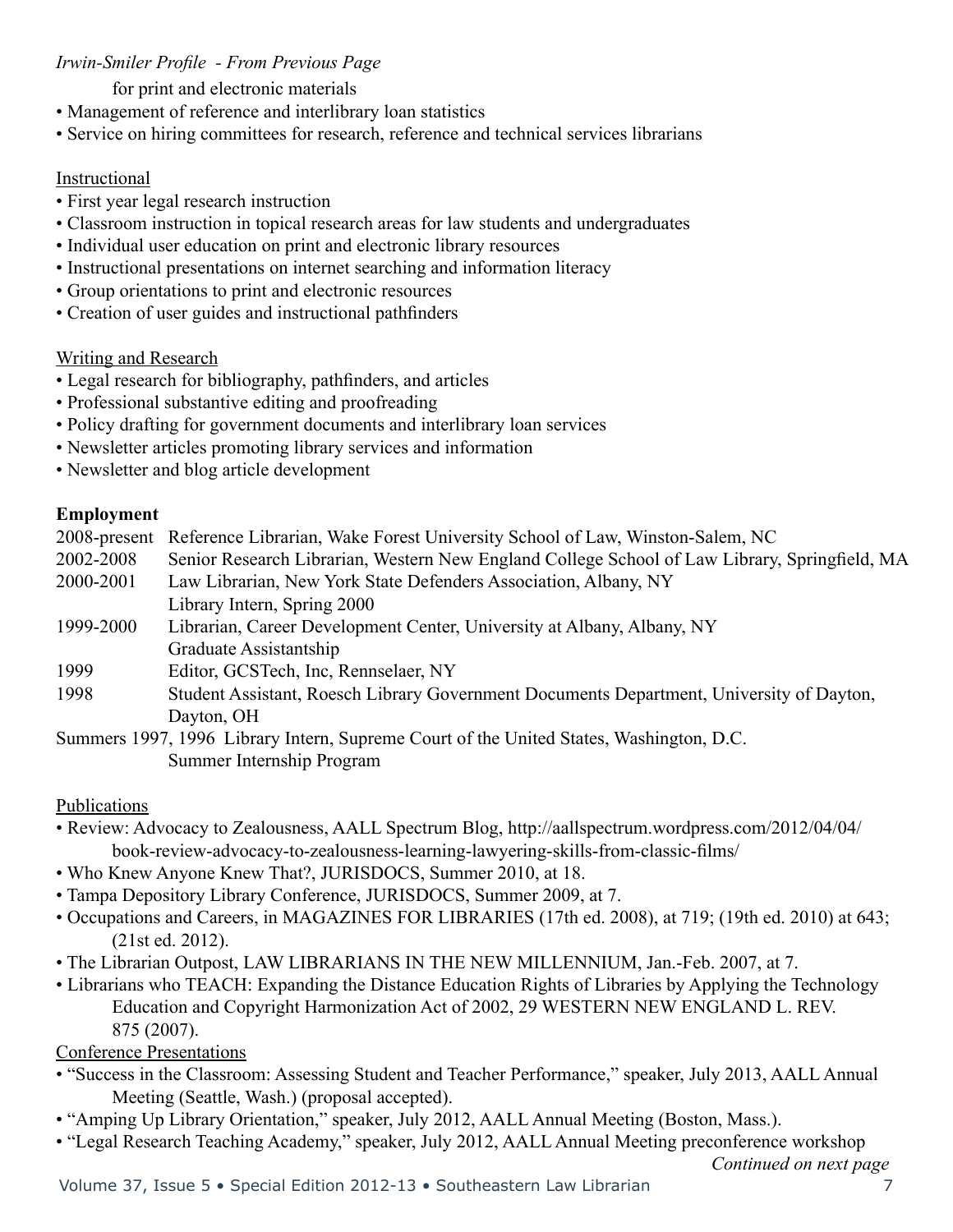*Irwin-Smiler Profile - From Previous Page*

(Boston, Mass.).

- "Asking Hard Questions: Teaching Through Questions and Controversy," speaker, March 2012, SEAALL Annual Meeting (Clearwater, Fla.).
- "Thirty Minutes to a More Efficient ILL," speaker, July 2011, AALL Annual Meeting (Philadelphia, Penn.).
- "You Can't Handle the Truth!: Using Pop Culture to Teach Legal Research," speaker, June 2011, Institute of Law Teaching and Learning Conference (New York, N.Y.); July 2012, AALL Annual Meeting (Boston, Mass.).
- "Finding the Next Job: Using the AALL Career Center," speaker, April 2011, SEAALL Annual Meeting (Columbia, S.C.).
- "Reaching Our Peak: Resolving Issues for Law Libraries in the Federal Depository Library Program," coordinator & speaker, July 2010, AALL Annual Meeting (Denver, Colo.).
- "Starting off on the Right Track: Avoiding Mistakes Common to New (and Not-So-New) Instructors," coordinator & speaker, July 2010, AALL Annual Meeting (Denver, Colo.).
- "Rethinking Current Awareness," moderator, April 2009, SEAALL Annual Meeting (Athens, Ga.).

#### **Professional Associations**

American Association of Law Libraries, member 2000-present

- Placement Committee, member 2009-2011
- FDLP Taskforce, member 2012-2013
- Academic Law Libraries Special Interest Section, member 2003-present
- Program Committee, member 2008-2009, 2011-2013
- Government Documents Special Interest Section, member 2009-present
- JURISDOCS (newsletter) coeditor, 2011-present
- Program Committee, member 2011-2012
- Bylaws Subcommittee, member, 2011-2012
- Social Responsibility Special Interest Section, member 2008 present

South Eastern Association of Law Libraries, member 2008-present

- Education and Publication Committee, member 2009-2011
- Handbook Revision Subcommittee, member 2010-2011
- Annual Meeting Program Committee, member 2011-2012
- Post COSELL Options Task Force, member 2012-2013

Law Librarians of New England, member 2002-2008

Government Relations Committee, chair 2007-2008

#### **Awards & Certifications**

GD-SIS Special Member Conference Grant, 2010 CALI Excellence for the Future Award, Copyright, Fall 2006 Dean's List, Academic Year 2004/2005; Fall 2005 West Excellence in Law Librarianship Scholarship, 2004 Western New England College School of Law Tuition Scholarship, 2003-2007 Lexis-Nexis Research Certified, 2005 New York State Certified Public Librarian, 2001 University at Albany Graduate Assistantship, 1998-2000 University of Dayton Marianist Scholarship, 1994-1998 University of Dayton Honors Program, 1994-1998

```
Volume 37, Issue 5 • Special Edition 2012-13 • Southeastern Law Librarian 8
Senior Thesis: An Annotated "Webliography" of Jane Austen Resources
```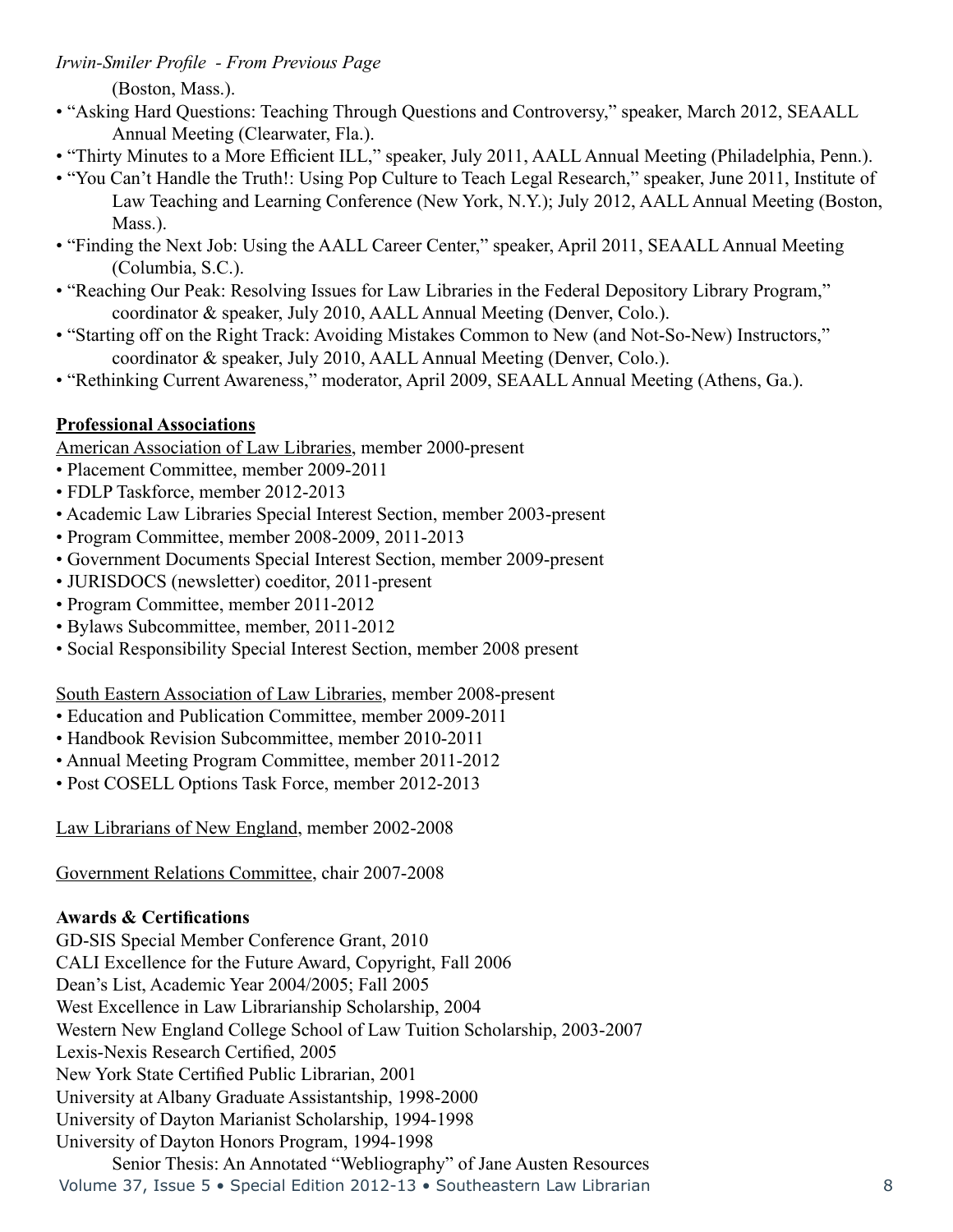# Kris Ann Tobin University of Tennessee - Knoxville Treasurer Candidate

#### **Statement:**

I appreciate my nomination for SEAALL Treasurer and it would be an honor for me to serve in that capacity. My undergraduate degree is in accounting and I am a CPA. In addition to my M.L.I.S. and J.D., I also have an LL.M. in Taxation. In the past, I have thoroughly enjoyed serving many different types of organizations in the capacity of treasurer due to my "numbers" background. I am confident I have the skills and experience necessary to effectively serve as SEAALL's Treasurer.

#### **Current Position:**

Assistant Professor and Reference Librarian, Joel A. Katz Law Library, University of Tennessee, Knoxville, Tennessee, 2010-present.

#### **Previous Library Positions:**

User Services Librarian, Roane State Community College, Harriman, Tennessee, 2007-2010. Reference Librarian, William Mitchell College of Law, St. Paul, Minnesota, 1995-1996.

#### **Previous Position:**

Attorney, Law Office of Kris A. Tobin, Maple Grove, Minnesota, 1994-2004.

#### **Education:**

M.L.I.S., Dominican University, 1996. LL.M., Taxation, William Mitchell College of Law, 1993. J.D., Hamline University, 1990. B.S., Accounting, St. Cloud State University, 1982.

#### **Professional Organization Memberships and Activities:**

Member of AALL, 1994-1998, 2010 to present. Member of SEAALL, 2010 to present. Member of MALL (Minnesota), 1994-1996.

#### **Presentation**:

Presenter, 2012 SEAALL Annual Meeting, "In Step with the Future," Clearwater Beach, Florida, March 24, 2012. Federal Tax Materials Collection Essentials: What to Add – What to Keep – What to Maintain – What to Weed?

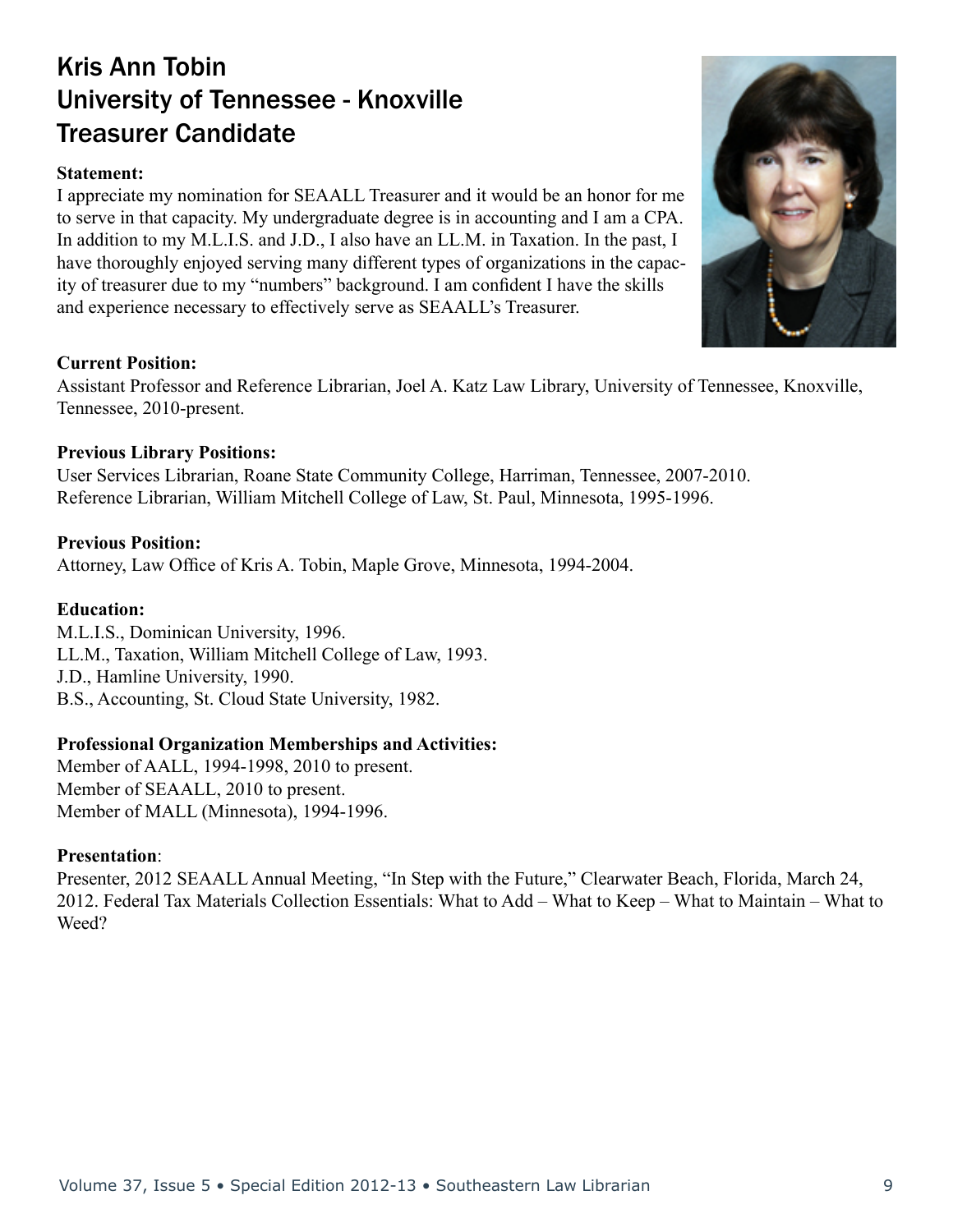# Christine Sellers Nelson Mullins Member-at-Large Candidate

#### **Statement**

I am honored to be nominated for the Member-at-Large position. Since I first joined in 2006, SEAALL has always been an organization that I rely on and that means a lot to me. As a chapter, SEAALL has helped me become a better law librarian through educational and networking opportunities. I have also been lucky enough to be able to be able to serve SEAALL through committee appointments. I hope to be able to continue to serve SEAALL in the future and hope I am given the opportunity.

#### **Current Position:**

Research Specialist, Nelson Mullins, Columbia, SC 2011-

#### **Previous Positions:**

Washington, DC 2009-2011 Creator, Law Librarians of Leisure Blog, 2009 Legal Reference Specialist, Law Library of Congress,

Senior Research Specialist, Haynsworth Sinkler Boyd, Columbia, SC 2006-2009

#### **Education:**

M.L.I.S., University of South Carolina School of Library and Information Science J.D., University of South Carolina School of Law B.A., Wellesley College

#### **Professional Organization Memberships and Service**

American Association of Law Libraries (AALL), 2005-Present

- Chair, Membership Development Committee, 2012-2013
- Member, Membership Development Committee, 2009-2013
- Attendee of AALL Futures Summit, 2011
- Attendee of AALL Leadership Academy, 2008

Southeastern chapter of the American Association of Law Libraries (SEAALL), 2006-Present

- Chair, Placement Committee, 2010–2011
- Member, Placement Committee, 2009-2011
- Chair, Government Relations Committee, 2008-2009
- South Carolina representative to the Government Relations Committee, 2006 2008

Law Librarians Society of Washington, D.C., 2010-Present

Special Libraries Association (SLA), 2005-2009

South Carolina Bar Association, Admitted 2005 (Inactive)

South Carolina Chapter of the Special Libraries Association, 2005-2009

- Program Chair/President-elect, 2009
- Second-year Director, 2008

#### **Publications**

• "Back and Forth…WestlawNext and Lexis Advance," with Phillip Gragg. 104 AALL Law Library Journal 2.

*Continued on next page*

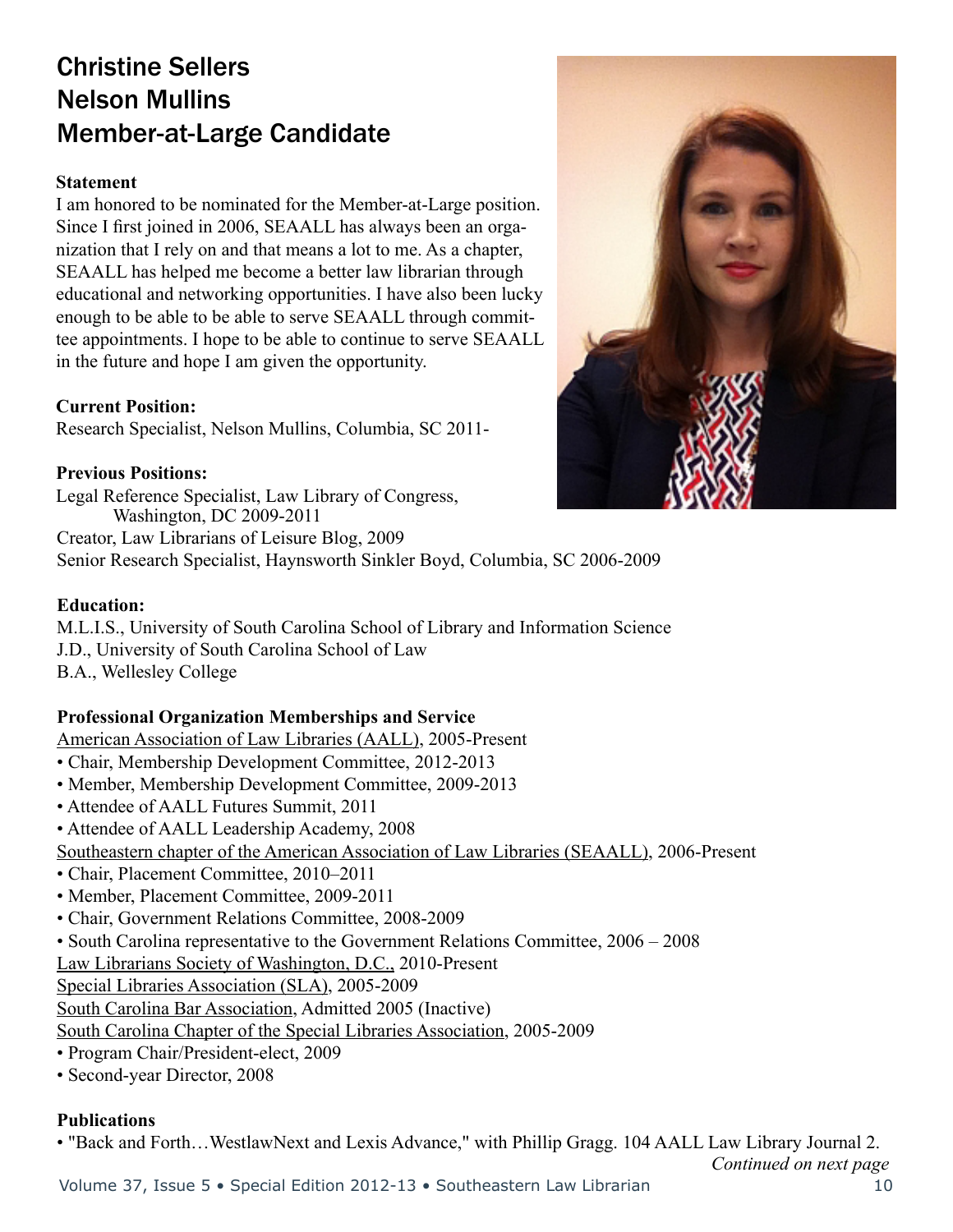#### *Sellers Profile - From Previous Page*

(Spring 2012)

- "Report from the AALL Futures Summit: Mentoring. 55 Law Library Lights 2: The Newsletter of the Law Librarians' Society of Washington, D.C. (Winter 2012).
- "Back and Forth...Dress for Success! The Battle for Class, Comfort, and Sexual Equality," with Phillip Gragg. 103 AALL Law Library Journal 4. (Fall 2011).
- "Blogging at the Largest Law Library in the World" with Andrew Weber. The New Face of Value: 2011 Best Practices for Government Libraries. LexisNexis.
- "Back and Forth...The Role of Conferences," with Phillip Gragg. 103 AALL Law Library Journal 2. (Spring 2011).
- "Back and Forth…The Future of Library Collections," with Phillip Gragg. 102 AALL Law Library Journal 4. (Fall 2010).
- "Showcasing the Value of the Library Through Social Media," with Andrew Weber. Reprinted in Legal Divi sion Quarterly: The Newsletter of the Legal Division of the Special Libraries Association. (Fall 2010).
- "Law Library of Congress Reaches for the World," with John Cannan. 14 AALL Spectrum 8. (June 2010).
- "Back and Forth…Twitter," with Phillip Gragg. 102 AALL Law Library Journal 2 [2010-19]. (Spring 2010).
- "Showcasing the Value of the Library Through Social Media," with Andrew Weber. The New Face of Value: 2010 Best Practices for Government Libraries. LexisNexis.
- "Transitions: My Experience Going From a Law Firm to Unemployment to the Library of Congress." Mind ing the Gap: The Newsletter of the Gen X/Gen Y Caucus of the American Association of Law Libraries. (Spring 2010).
- "The Blog Connection." Law Librarians in the New Millennium. West. (May/June 2009).
- "South Carolina Practice Materials: A Selected Annotated Bibliography," with Pamela R. Melton, in State • Practice Materials: Annotated Bibliographies, edited by Frank G. Houdek. Buffalo, NY: William S. Hein (2008).
- "Credentials and Credibility: A survey and candid discussion of whether or not law librarians should show off their educational degrees." 12 AALL Spectrum 4. (February 2008).
- "Are You Podcasting? Current uses of podcasts in law libraries." 11 AALL Spectrum 7. (May 2007).
- "Corporate Law Librarianship: Transitions: Library School Student to…Private Law Firm Librarian." 22 Pal metto Information Notes 1 (Special Libraries Association South Carolina Chapter Newsletter). (Spring 2007).

#### **Presentations**

- "Careers in Law Librarianship." Panelist for guest lecture at Catholic University's Legal Literature class. Washington, D.C. November 19, 2011.
- "Peeping THOMAS: A Little Look at a Big System." Presenter and Coordinator. AALL 2011 Annual Meeting, Philadelphia, PA, July 24, 2011.
- "Finding and Getting Your Next Lateral or Promotional Position." Poster Session Presenter. AALL 2011 Annual Meeting, Philadelphia, PA, July 24, 2011.
- "Careers in Federal Law Libraries." Panelist. Event hosted by Drexel iSchool and AALL Federal Law Librarians Caucus. Saturday, July 23, 2011.
- "How To Conduct Free Legal Research." Presenter. ABA 2011 Mid-Year Meeting, Atlanta, GA, February 11, 2011
- "Survival Tips on Navigating the Librarian Job Market." Presenter. Virginia Association of Law Librarians 2009 Annual Meeting, Glen Allen, VA. November 7, 2009.
- "Mid-career Course Corrections." Panelist. AALL 2009 Annual Meeting, Washington, DC. July 27, 2009.
- "Sowing the Seeds: Structuring Internships for Your Law School or Law Firm Office." Panelist. SEAALL 2007 Annual Meeting; Baton Rouge, LA. April 13, 2007.
- "Legal Research for Non-Law Librarians." Panel Moderator. South Carolina Library Association 2006 Annual Conference; Hilton Head, SC. November 30, 2006.
- Volume 37, Issue 5 Special Edition 2012-13 Southeastern Law Librarian 11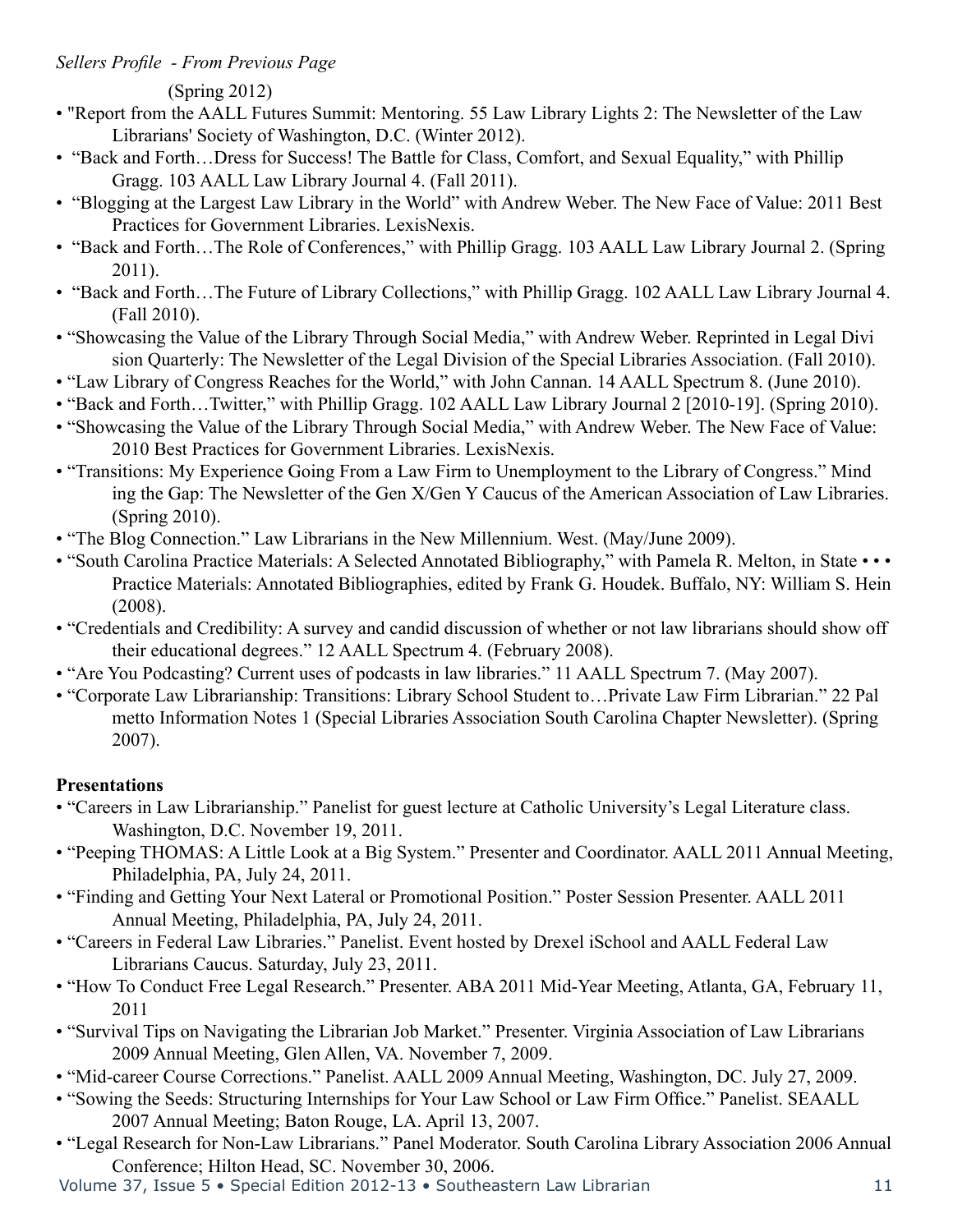# Donna Trimble Bowman and Brooke LLP Member-at-Large Candidate

#### **Statement:**

During my time in Minnesota, I was very active in MALL both on the Executive Board and as a member and chairperson of several MALL committees. Now that I am settled in South Carolina I look forward to becoming more involved in SEAALL. Many firm librarians, especially in firms with small library staffs, do not get the support needed from their administrators to participate fully in professional

organizations. I am fortunate to work in a firm that is supportive of these activities. Because of that I feel it is my responsibility to serve in whatever capacity possible to represent the viewpoint of firm librarians. I would welcome the opportunity to serve on the SEAALL board.

#### **Current Position:**

Librarian, Bowman and Brooke LLP, Columbia, SC 1986 – (in Minneapolis 1986-2010)

#### **Previous Position:**

Circulation Assistant, Hamline University School of Law Library 1982 -1986 Serials Assistant, Hamline University School of Law Library 1981-1982

#### **Education:**

M.L.I.S. from Dominican University/College of St. Catherine B.A. in psychology from Hamline University

#### **Professional Organization Memberships:**

AALL: 1986-

#### MALL: 1981-

- Member and chairperson of MALL Consulting Committee
- Member and chairperson of MALL Scholarship and Awards Committee
- Member and chairperson of MALL Nominations Committee
- Member and chairperson of MALL Education Committee
- Member of MALL Public Relations Committee
- Member of MALL Newsletter Committee
- Chairperson of taskforce on MALL's election process
- Member at Large of Mall Executive Board 2004-2006
- MALL Vice President/President Elect 2006-2007
- Mall President 2007-2008
- MALL Past President 2008-2009 (again after a resignation in 2009-2010)

#### SEAALL: 2010-

• Member of SEAALL Local Arrangements Committee for the Columbia meeting

#### **Presentations:**

- Creator, Law Librarians of Leisure Blog, 2009 Presentation comparing Key Cite and Shepard's at Libraryfest Midwest (a joint CALL, LLAW, MichALL, MALL and MAALL conference) – October 1998
- KM Presentation in the West tech booth at AALL July 2003